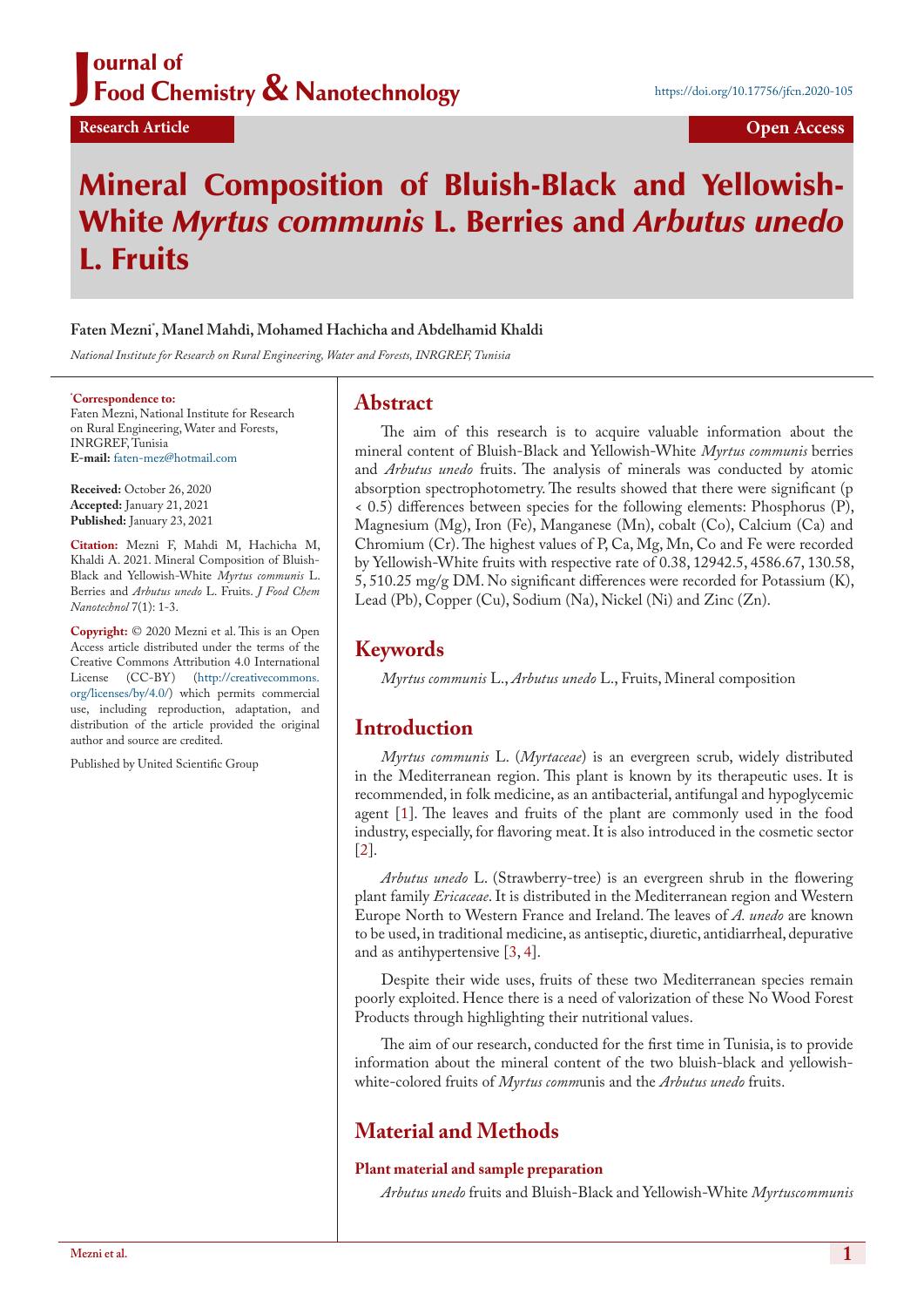berries were harvested from wild plants growing in North West of Tunisia. The plant name corresponds to "The Plant List" ([www.theplantlist.org](http://www.theplantlist.org)). Fruits were dried, blended into a fine powder and then stored at 4 °C until use for the experiments.

#### **Mineral composition**

To determine mineral content of Ca, P, Mg, K, Na, Zn and Cr, 1 g of fruits powder were calcined in an oven at 450 °C for 6 h. The cinder was then weighed and mixed with 5 ml of a mixture nitric acid/perchloric acid (2/1)). The solution was then filtered, added with pure nitric acid (to 250ml), heated and diluted. An atomic absorption spectrophotometry was used to analyses the minerals. The colorimetric method using molybdovanadate reagent was conducted to analyze P content. To determine Fe, Mn, Ni, Cu, Cd, Pb and Co contents, 0.5 g of the samples were added with 5 ml of solution hydrochloric acid/nitric acid (3/1) and boiled for 2 h. The solution was then filtered, and the minerals were analyzed by atomic absorption spectrophotometer.

#### **Statistical analysis**

Relationships between mineral contents were tested with the GLM procedure (General Linear Models) of the SAS (9.0) program. All values are the mean of three replications.

# **Results**

<span id="page-1-0"></span> $\sqrt{211}$ 

 $\overline{\phantom{a}}$ 

Results of mineral composition of *A.unedo* fruits and Bluish-Black and Yellowish-White *M.communis* berries are summarized in [table 1](#page-1-0). According to the obtained results, the elements P, K, Ca, Mg, Mn, Fe, Cu, Zn, Na, Pb, Ni and Cr were detected in all three samples, whereas Cd was absent in all fruits.

| <b>Mineral</b><br>elements<br>(mg/g DM) | A. unedo             | White M.<br>communis | Black M.<br>communis |
|-----------------------------------------|----------------------|----------------------|----------------------|
| K                                       | $16.3 \pm 1.1$       | $20.59 \pm 0.7$      | $17.80 \pm 3.9$      |
| Na                                      | $7.65 \pm 0.8$       | $7.47 \pm 1.18$      | $7.84 \pm 1.4$       |
| P                                       | $0.26 \pm 0.02$      | $0.38 \pm 0.0$       | $0.31 \pm 0.05$      |
| Ca                                      | $7044.17 \pm 475.09$ | $12942.50 \pm 323.2$ | $9567.5 \pm 1701.2$  |
| Mg                                      | $2954.17 \pm 166.15$ | $4586.67 \pm 91.7$   | $3960.83 \pm 618.6$  |
| Mn                                      | $18.67 \pm 1.8$      | $130.58 \pm 6.6$     | $60.25 \pm 18.2$     |
| Cu                                      | $20.75 \pm 3.3$      | $27.42 \pm 4.2$      | $20.42 \pm 6.9$      |
| C <sub>d</sub>                          | $0.00 \pm 0.0$       | $0.00 \pm 0.0$       | $0.00 \pm 0.0$       |
| Pb                                      | $12.08 \pm 3.01$     | $7.33 \pm 1.1$       | $7.00 \pm 2.1$       |
| Co                                      | $0.25 \pm 0.0$       | $5.00 \pm 1.08$      | $2.25 \pm 0.4$       |
| Ni                                      | $6.58 \pm 2.5$       | $6.08 \pm 1.8$       | $7.58 \pm 3.1$       |
| Fe                                      | $164.00 \pm 35.02$   | $510.25 \pm 19.9$    | $345.33 \pm 107.3$   |
| Zn                                      | $43.25 \pm 8.9$      | $56.25 \pm 5.4$      | $54.25 \pm 22.5$     |
| Cr                                      | $34.50 \pm 5.2$      | $22.67 \pm 2.4$      | $9.08 \pm 2.8$       |

The results of the analyses demonstrated that there were significant (p<0.5) differences between species for the following elements: Phosphorus (P), Calcium (Ca), Magnesium (Mg), Manganese (Mn), Cobalt (Co), Iron (Fe) and Chromium (Cr). The highest values of P, Ca, Mg, Mn, Co and Fe were recorded by Yellowish-White fruits with respective rate of 0.38, 12942.5, 4586.67, 130.58, 5, 510.25 mg/g DM. Nevertheless, the lowest amounts of these elements were reached by *A. unedo* fruits. The latest showed the most important amount of Cr with 34.5 mg/g.

No significant differences were recorded for Potassium (K), Sodium (Na), Copper (Cu), Lead (Pb), Nickel (Ni) and Zinc (Zn).

## **Discussion**

Globally, the mineral profile content obtained for the fruits is comparable to that obtained for other plants by Glew et al. Cook et al. and Boukari et al. [[5-](#page-2-4)[7\]](#page-2-5). Among the fruits evaluated, the Yellowish-White *M. communis* berries appear as outstanding mineral sources presenting the highest contents in P, Ca, Mg, Fe, Mn and Co. These findings are in accordance with those reported by Yildirim et al. [[8\]](#page-2-6). Their Ca content (12942.50mg Ca/g DM on average) is higher than the amount reported by several studies [\[8](#page-2-6)[-10](#page-2-7)].

Fruits contained several heavy metals such as Co, Cu, Zn, Pb, Ni and Cr. The maximum limit of all metals in both *M. communis* berries and *A. unedo* fruits are acceptable and their amounts are in accordance with those recommended by WHO/FAO [[11\]](#page-2-8).

The differences between black and white berries of *M. communis* observed in this investigation have also been reported by other authors [\[8](#page-2-6), [10\]](#page-2-7).

Studied *A. unedo* fruits showed similar mineral profile for that determined by Asmaa et al. [\[12](#page-2-9)] for Algerian *A. unedo*. Tunisian *A. unedo* fruits seem to be richer in both macro and micro-elements. This could be related to differences in growth conditions, such as soil acidity and richness, water availability, climatic conditions and seasonal variations [[13,](#page-2-10) [14\]](#page-2-11).

Both *A. unedo* and *M. communis* fruits are valuable sources of minerals, particularly, Ca and Mg. Many studies suggest that lack of calcium or magnesium in nutrition is associated with a risk of developing hypertension and cardiovascular illness [\[15](#page-2-12)[-17](#page-2-13)]. Hence, *A. unedo* and *M. communis* fruits can be considered a natural source of macro and micro-elements.

# **Conclusion**

This study showed the great presence of mineral elements in both *A. unedo*and *M. communis* fruits. Significant differences were revealed between the two species and also between the two varieties of Myrtle. Based on the results of our study, *M. communis* berries are a potent source of macro and micro elements. This reflects the high nutritional value of this natural product. These properties would enable the use of these berries by the food industry.